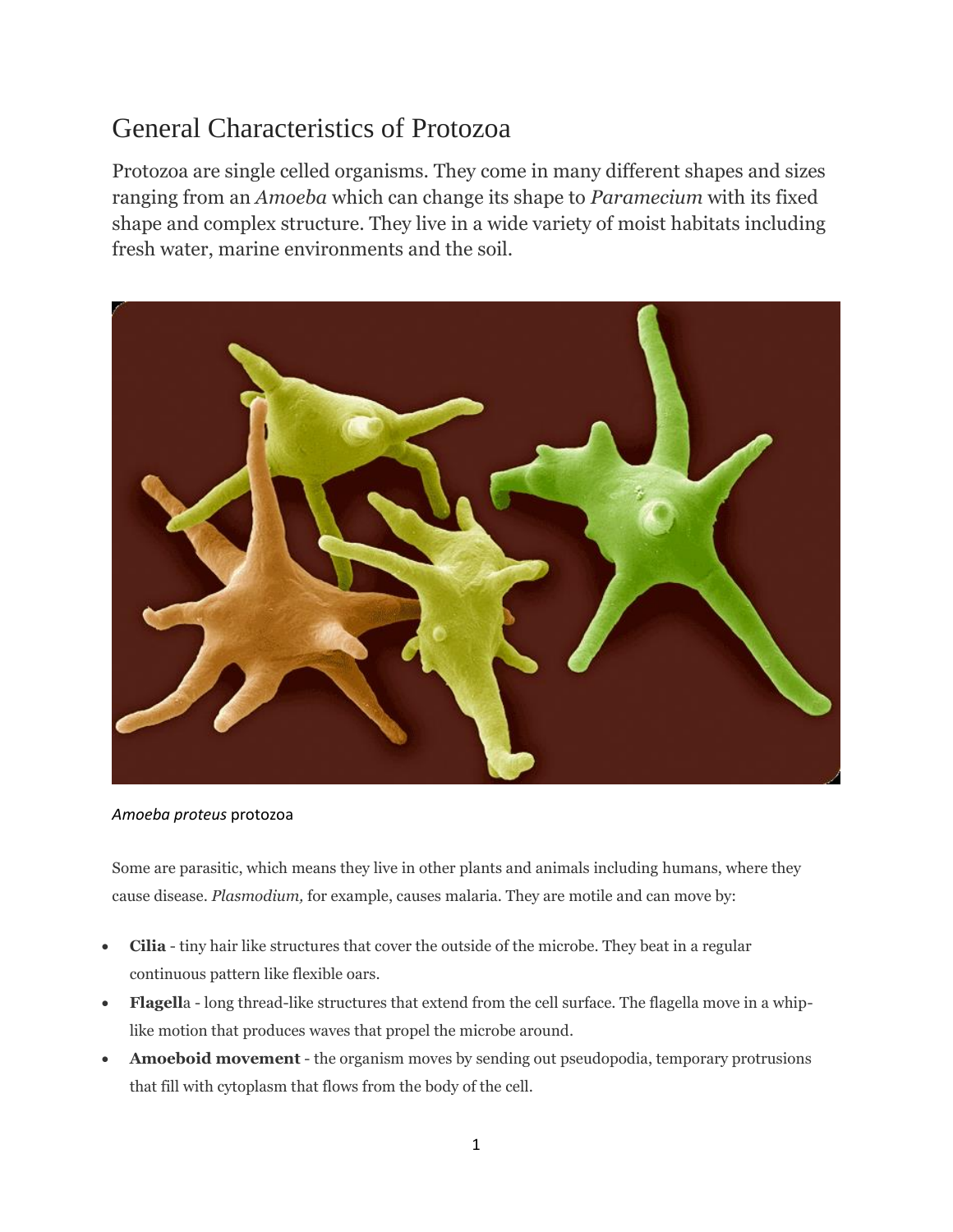**Protozoa** are eukaryotic microorganisms. Although they are often studied in zoology courses, they are considered part of the microbial world because they are unicellular and microscopic.

Protozoa are notable for their ability to move independently, a characteristic found in the majority of species. They usually lack the capability for photosynthesis, although the genus *Euglena* is renowned for motility as well as photosynthesis (and is therefore considered both an alga and a protozoan). Although most protozoa reproduce by asexual methods, sexual reproduction has been observed in several species. Most protozoal species are aerobic, but some anaerobic species have been found in the human intestine and animal rumen.

Protozoa are located in most moist habitats. Free-living species inhabit freshwater and marine environments, and terrestrial species inhabit decaying organic matter. Some species are parasites of plants and animals.

Protozoa play an important role as **zooplankton**, the free-floating aquatic organisms of the oceans. Here, they are found at the bases of many food chains, and they participate in many food webs.

**Size and shape.** Protozoa vary substantially in size and shape. Smaller species may be the size of fungal cells; larger species may be visible to the unaided eye. Protozoal cells have no cell walls and therefore can assume an infinite variety of shapes. Some genera have cells surrounded by hard shells, while the cells of other genera are enclosed only in a cell membrane.

Many protozoa alternate between a free-living vegetative form known as a**trophozoite** and a resting form called a **cyst.** The protozoal cyst is somewhat analogous to the bacterial spore, since it resists harsh conditions in the environment. Many protozoal parasites are taken into the body in the cyst form.

Most protozoa have a single nucleus, but some have both a macronucleus and one or more micronuclei. Contractile vacuoles may be present in protozoa to remove excess water, and food vacuoles are often observed.

**Nutrition and locomotion.** Protozoa are **heterotrophic** microorganisms, and most species obtain large food particles by **phagocytosis.** The food particle is ingested into a food vacuole. Lysosomal enzymes then digest the nutrients in the particle, and the products of digestion are distributed throughout the cell. Some species have specialized structures called **cytostomes**, through which particles pass in phagocytosis.

Many protozoal species move independently by one of three types of locomotor organelles: flagella, cilia, and pseudopodia. **Flagella** and **cilia** are structurally similar, having a "9-plus